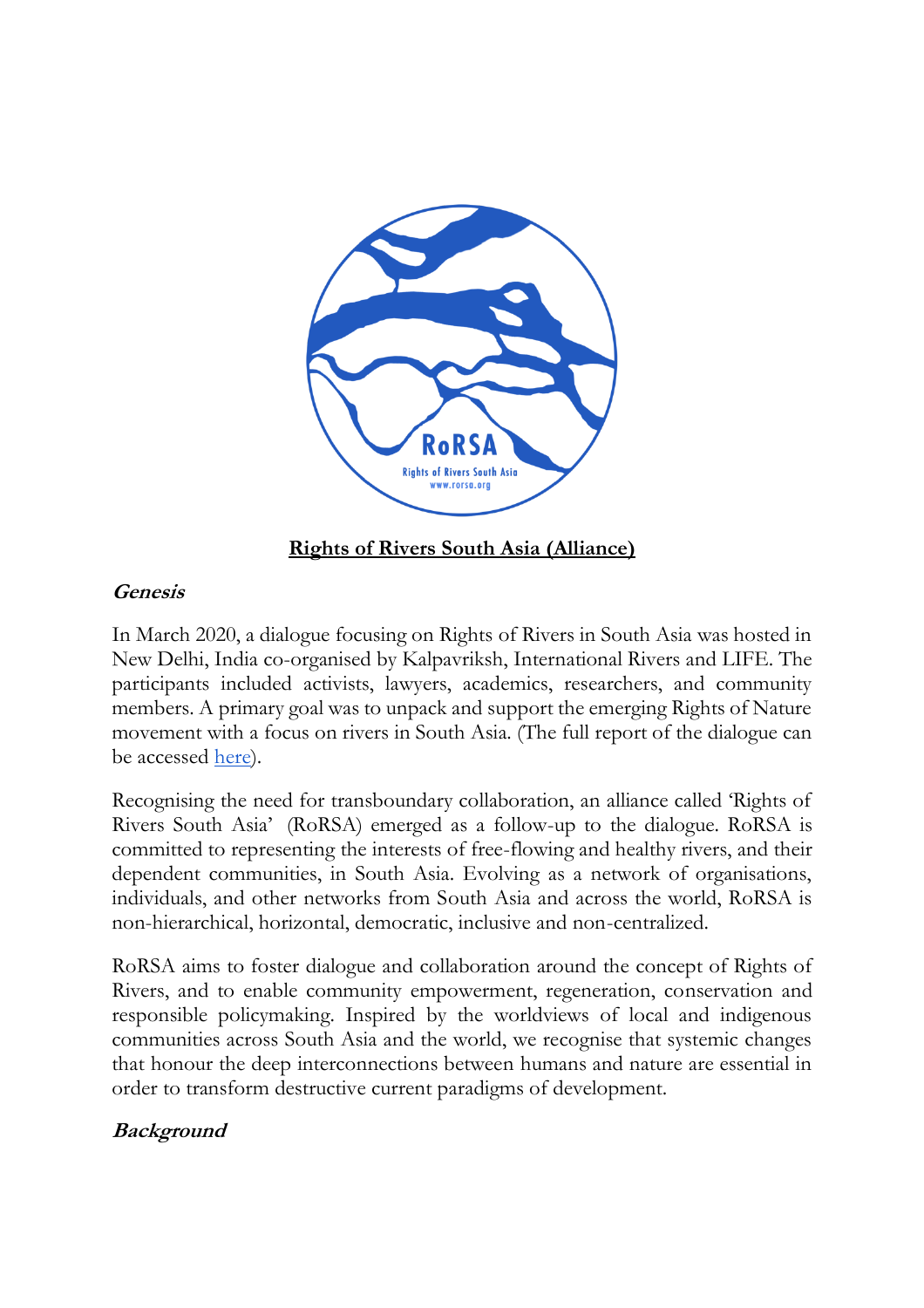South Asia is home to millions of vulnerable people who are majorly dependent on nature for their basic needs. Extractive practices, the commodification of nature, large-scale encroachments, and ineffective governance mechanisms have devastated ecosystems, imperiled communities, and resulted in extensive loss of livelihoods and cultural heritage. Climate change-induced impacts, including extreme rainfall, altered crop growth patterns, changes in biodiversity, increased incidence of diseases, sealevel rise, glacier melt, heat waves, droughts and floods, etc. pose significant new challenges.

Effective and enforceable law and policy paradigms that can address the planetary crisis and reimagine ways of peaceful co-existence amongst all living beings are urgently needed. Rights of rivers offer a compelling approach towards these complex, inter-related, and transboundary problems, both in South Asia and globally.

# **Legal Status in South Asia – The Rights of Nature and Rivers**

South Asia is amongst the global hotspots of the Rights of Nature movement. While the diverse countries in the region have seen distinctive trajectories in the development of environmental law and policy, there have been promising developments in several countries towards recognizing the Rights of Nature. In Bangladesh, Bhutan, and India, the courts have recognized the Rights of Nature and other eco-centric legal principles. In other countries, such as Nepal and Pakistan, the movement is advancing through community and civil society-led initiatives that call upon the government to recognize the Rights of Nature. Legislative bodies have lagged behind the court in recognizing the Rights of Nature. While South Asian legislatures have passed a large body of rules and regulations safeguarding the environment, they have not yet defined the rights of the environment or rivers in specific.

South Asia received global attention when courts in India made a series of rulings recognizing the Rights of Nature. Starting in 2012, the Supreme Court of India explicitly recognised the need for an 'eco-centric' (non-anthropocentric) approach that included consideration of the best interests of species, specific rights for animals, etc. In 2017, the High Court of Uttarakhand ruled that the Indian rivers Ganga and Yamuna, the Gangotri and Yamunotri glaciers, as well as other related parts of nature, are "legal and living entities having the status of a legal person, with all corresponding rights, duties and liabilities". The Supreme Court of India subsequently stayed the implementation of these orders. Despite the Supreme Court's decision to stay this case, in 2018, the High Court of Uttarakhand recognized the entire animal kingdom as legal entities with rights, and in 2020, the Punjab and Haryana High Court recognized Sukhna Lake as a living entity with rights.

Bangladesh has also established bold Rights of Nature precedent. A 2019 judgement from Bangladesh's High Court recognised the river Turag as a living entity with legal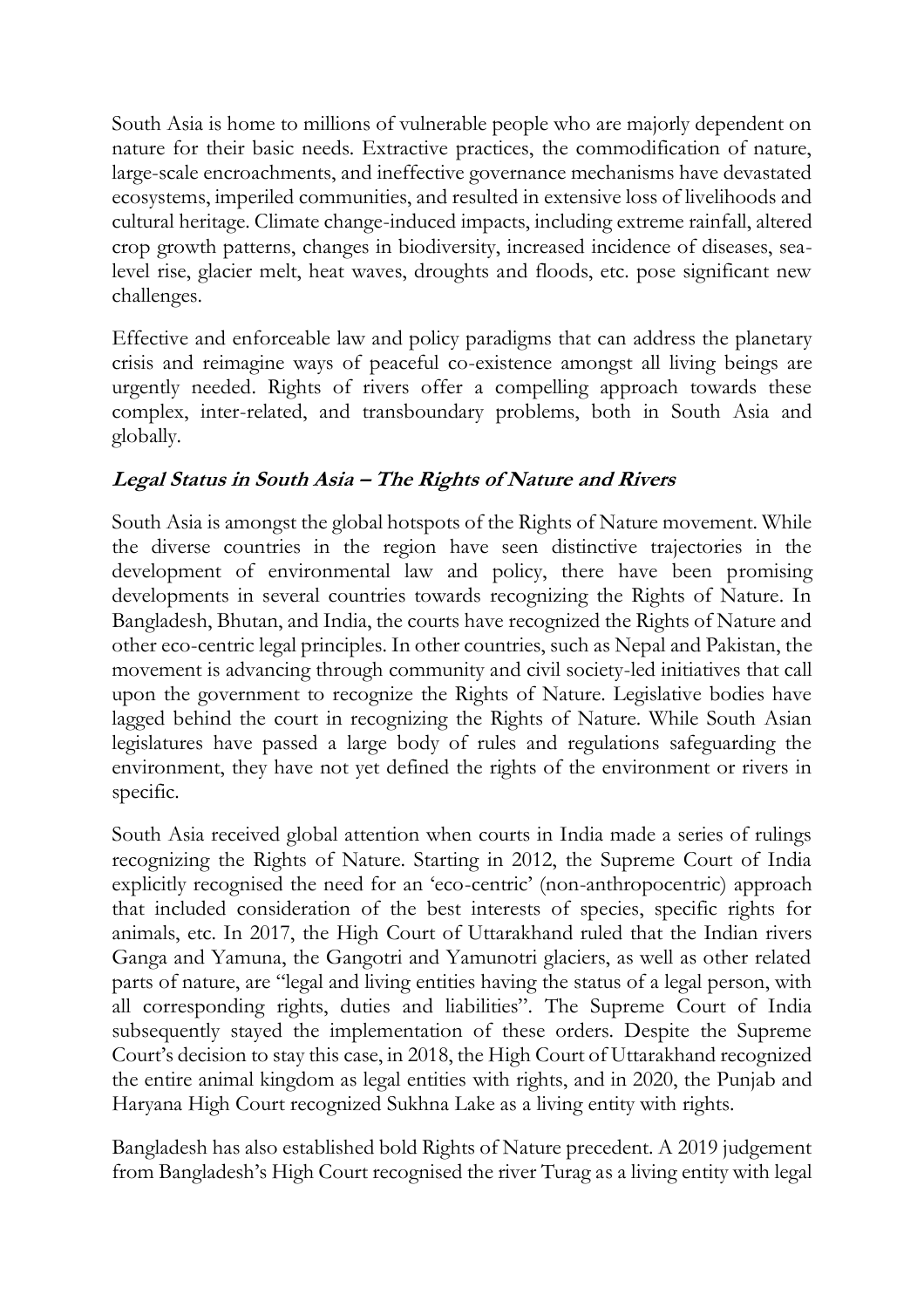rights and held that the same would apply to all rivers in Bangladesh. Further, in another case, the High Court formed a committee headed by the Deputy Commissioner (DC) of Chattogram in order to protect biodiversity, the environment, fish and dolphins of the Halda river. The Bangladeshi judiciary is continuing supervision of Rights of Nature and has ordered closure of 231 unauthorized factories on the Buriganga River in enforcement of its rights.

These substantive developments have been accompanied by procedural Rights of Nature developments in Bhutan. In 2018, the Royal Court of Justice of Bhutan created a "Green Bench", which has jurisdiction over environmental cases. The creation of the Bench was accompanied by the development of a "Bench Book" issued by Bhutan's Chief Justice. The Bench Book allows for environmental cases to be brought by any person as a "trustee" of nature, and provides that the usual rules of evidence need not apply in such cases. The Bench Book was motivated in part by a recognition of human obligations to the environment, and in particular (reflecting Article 5 of the Bhutanese Constitution), that "every person would have a duty to protect the environment."

Similarly, in Nepal, there is a new effort to recognize the Rights of Nature that builds from its longstanding recognition of the public trust doctrine. Already, the Constitution of Nepal upholds the public trust doctrine and includes a statement requiring the wise use of natural resources, including water. Other laws, such as the Water Resources Act 1992 and Civil Code 2017, entrust public trust responsibilities to the Government of Nepal. The Supreme Court of Nepal has also affirmed that natural resources, including rivers, fall under the public trust doctrine and ruled that the state must ensure intergenerational justice and equity when utilizing such resources. Now, the 'rights of rivers' are being considered by members of the federal parliament in a proposed Water and Sanitation Bill and Water Resources Bill, which would be a breakthrough for the movement.

In Pakistan, there has been a rising and emergent movement against dams and diversions of river flows by local people, including members of political parties and trade unions, students, and activists citing reasons of obstruction of ecological flow, increasing impacts of climate change (due to water storage increasing greenhouse gases), and impact on livelihoods in the dying Indus River Delta. There is also a movement to recognize the rights of the Indus River.

Several of the above developments are related to granting rivers rights in various forms. However, there is a dire need for clarity on what granting rights for rivers would mean and imply. What do rights mean for rivers and river-dependent communities? How can these rights be implemented in practice? What standards of river protection would uphold the rights of rivers if fully enforced? How do humans most effectively speak on behalf of the rights of rivers? How can we ensure a bioregional approach for the equitable and transboundary stewardship of nature amongst communities and wildlife, particularly in the time of climate change? Who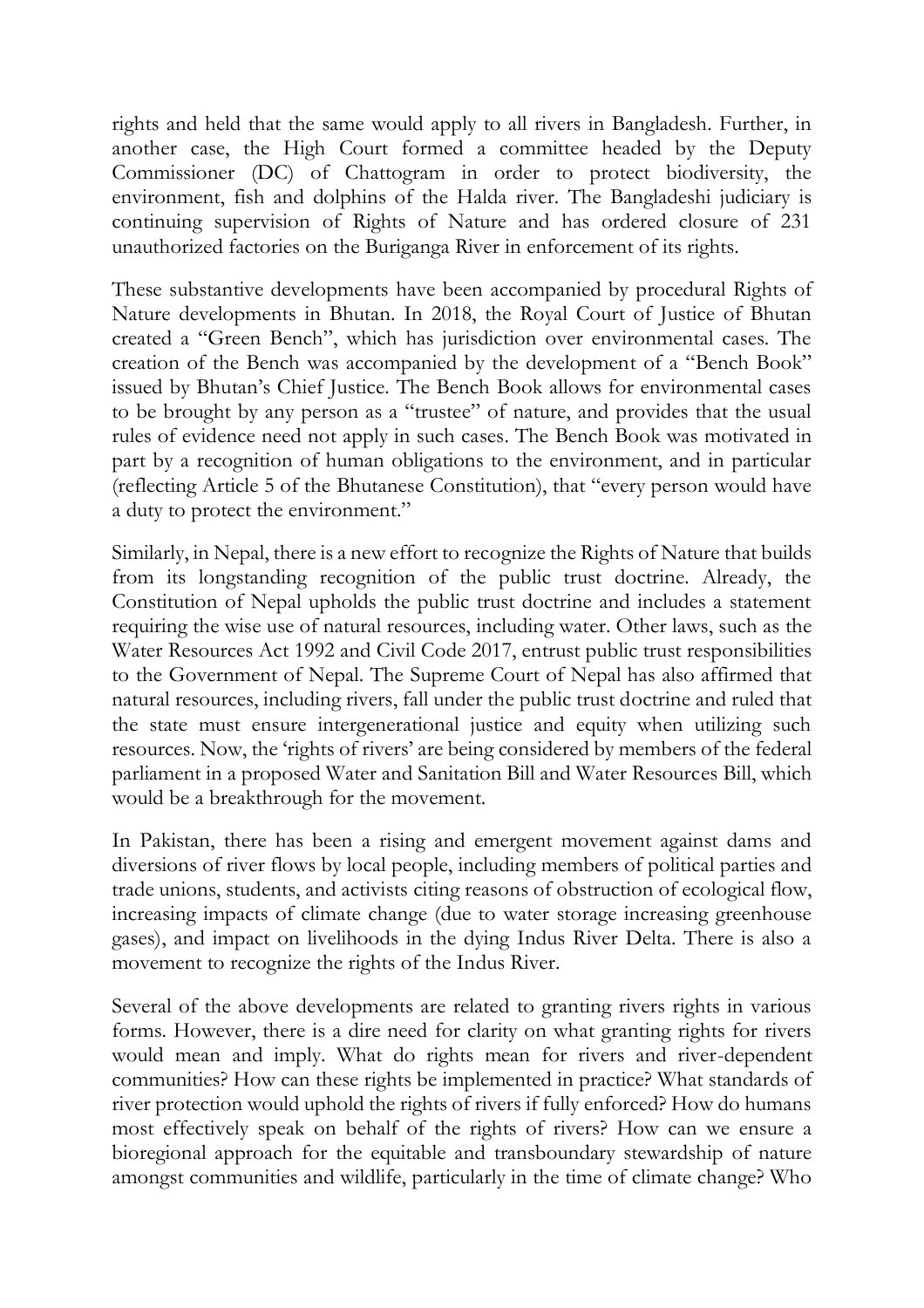should serve as legal guardians of rivers, such as members of local communities, and how do we ensure they act in the best interest of nature? Or should anybody be entitled to defend the Rights of Nature? Once a river's rights are recognized in one country, can those rights "flow" with it into another country, or will multinational agreements become necessary? If the rights of a river are recognized in one country, can those rights extend into another country in which the same river flows? RoRSA strives to help answer many of these challenging questions.

### **Rights of Rivers - What do we mean?**

At a dialogue focusing on Rights of Rivers in South Asia in March 2020 , participants responded to the prompt of "What do we mean by the rights of rivers?" with the following inputs:

- Rivers have a right to be healthy and flow unhindered.
- A river must be able to maintain three types of continuity linear (along the direction of its flow), vertical (with the ground) and horizontal (over its floodplains).
- Our definition of a river is at ecosystem level which includes the entire watershed and its residents. We also acknowledge human dependence on this ecosystem.
- Accommodating traditional/local/subsistence uses must be considered within any definition of the rights of rivers. There should also be a priority/hierarchy of uses with regulation or prohibition on largescale/commercial uses.
- In South Asia, an essential addition to the Declaration is the 'right to its own spirit' since rivers and the water contained in them have spirits, too.

The [Universal Declaration of Rights of Rivers](https://www.rightsofrivers.org/#declaration) is a useful starting point for this inquiry into what is included within the ambit of the expression "rights of rivers", and it is important to refer to the main provisions in brief here. This document declares that "ALL RIVERS ARE ENTITLED TO THE FUNDAMENTAL RIGHTS set forth in this Declaration", further declares that "all rivers are LIVING ENTITIES that possess legal standing in a court of law", and establishes that all rivers shall possess, at minimum, the following fundamental rights:

"(1) The right to flow;

- (2) The right to perform essential functions within its ecosystem;
- (3) The right to be free from pollution;
- (4) The right to feed and be fed by sustainable aquifers;
- (5) The right to native biodiversity; and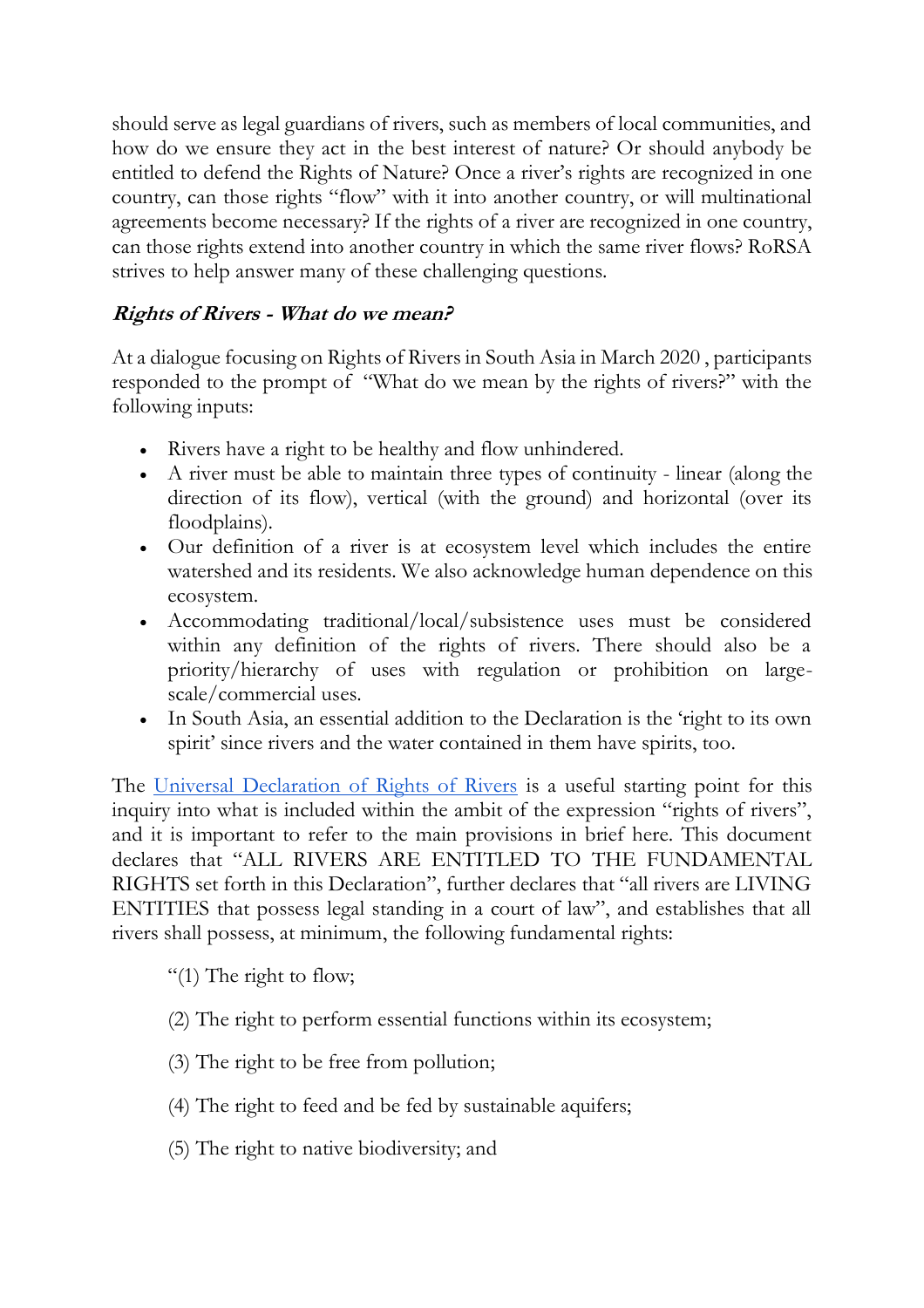(6) The right to regeneration and restoration."

The Declaration further establishes that these rights are intended "not only to ensure the health of rivers, but also the HEALTH OF WATERSHEDS AND RIVER BASINS of which rivers are a part, as well as the health of all ecosystems and natural beings therein, all of which possess, at minimum, the fundamental rights to exist, thrive, and evolve". The Declaration maintains that "each river shall be entitled to the independent appointment of one or more legal guardians that act solely ON BEHALF OF THE RIVER'S RIGHTS and who may represent the river in any legal proceeding….with at least one legal guardian being an INDIGENOUS REPRESENTATIVE for those rivers upon which indigenous communities traditionally depend." The Declaration further determines that "rivers shall have THEIR BEST INTERESTS, as determined by their legal guardians, assessed and taken into account by both government and private entities in all actions or decisions that concern such rivers". The Declaration resolves that "all states shall implement these rights in full within a reasonable amount of time, including by developing and acting upon AN INTEGRATED ASSESSMENT of watershed health according to the most recent understandings and in partnership with all stakeholders", and strongly "urges all governments to ensure prompt and adequate financial mechanisms to realise these FUNDAMENTAL RIVER RIGHTS, including the right of all rivers to restoration". Finally, the Declaration asserts that "governments shall consider for decommission all dams that lack a compelling social and ecological purpose, and that new dam construction shall only occur when necessary to achieve a compelling social and ecological purpose that cannot be met by other reasonable means, with the FULL FREE, PRIOR, AND INFORMED CONSENT OF IMPACTED INDIGENOUS PEOPLES AND COMMUNITIES...In the longer term, society shall find dam alternatives that allow for free-flowing watershed corridors and incrementally progress towards a dam-free world in a manner that is respectful of the rights of those human and nonhuman communities that have adapted to the status quo."

#### **Philosophy of the RoRSA Alliance**

As members of RoRSA, we believe:

- 1. That the rest of nature (like humans) has the intrinsic right to live, thrive and perform their ecological functions.
- 2. That humans are an intrinsic part of the larger web of life, and are interrelated and interconnected to other beings. Being primary drivers of change, humans have the responsibility to work towards harmonious relations between all inhabitants on earth as well as of future generations.
- 3. That there be equity and principles of justice amongst humans and their interactions with the "more-than-human world'. We focus on environmental and social justice issues of access and participation of vulnerable groups in